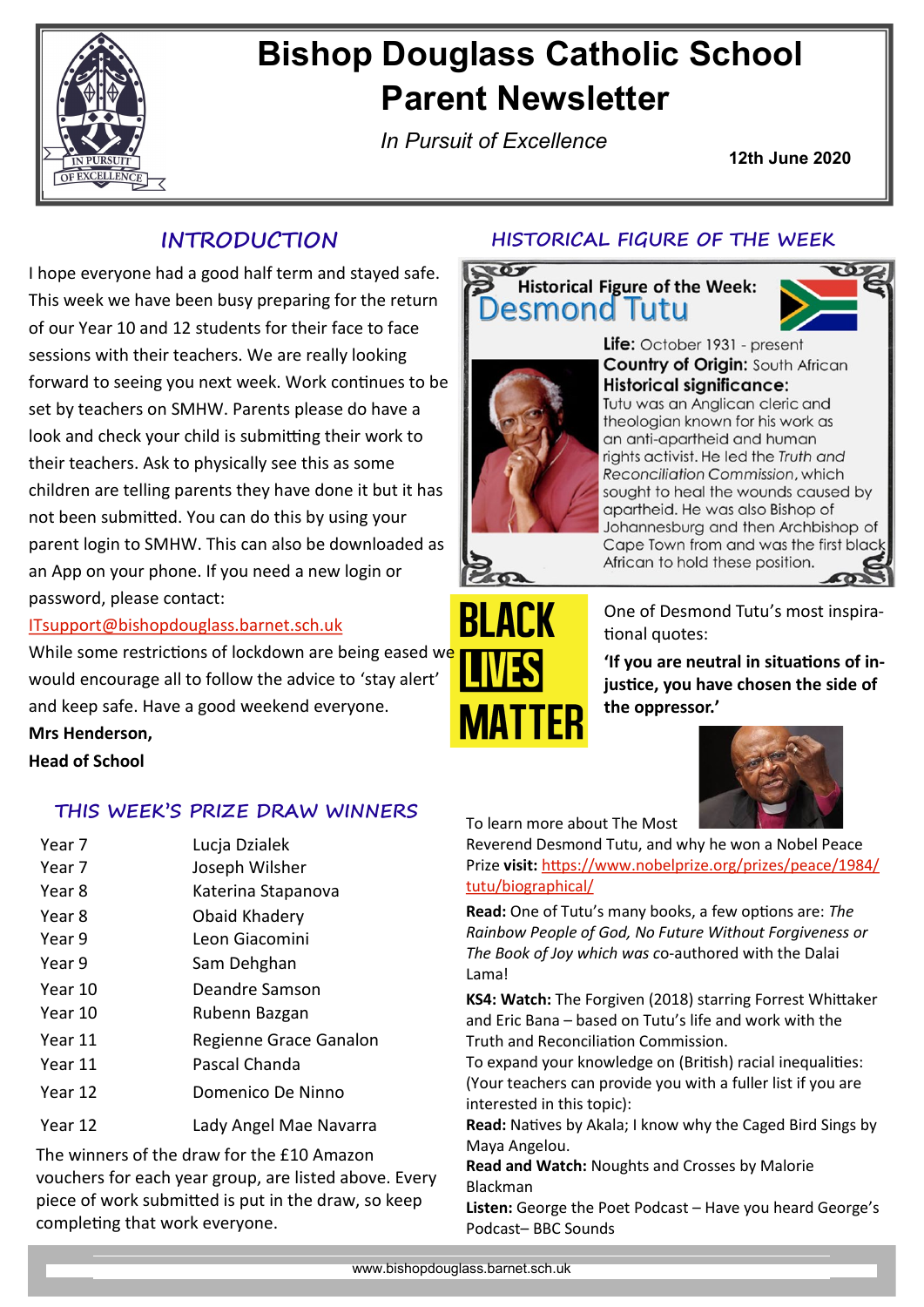#### **MESSAGE FROM MR TISSOT**

Many of our pupils and staff have been rightly outraged and upset, at the much publicised homicide of George Floyd in Minneapolis, whilst in police custody. Several pieces of work and poems have been submitted in reaction. George Floyd was cruelly treated, handcuffed and pinned to the ground and his dying words, 'Please, I can't breathe', have sparked a flood of tributes, many of which discuss the injustice and institutional racism, which can only be expunged from our world if we all work together. Philadelphia Eagles' quarterback, Carson Wentz, reflects the thoughts shared by millions through his comments on Twitter on the subject of racism: 'I'll never know the feeling of having to worry about my kids going outside because of their skin colour. However, I know that we are all equal at the foot of the cross and Jesus taught us to value others' lives like they were our own – regardless of skin tone.' I am very grateful to the member of staff who has sent in the following prayer influenced by Pope Francis' words on the feast of Pentecost in Rome. Our Holy Father called for the Holy Spirit to give us the courage to become one family:

As communities turn against each other, at Bishop Douglass School we turn to each other with love. We pledge that end-less persecution becomes less persecution and an end to injustice. Liberty and justice for some, we recognise is equality for none. We kneel in solidarity against racism, against the virus of hate, and declare: Lord, help us all to breathe again!

#### **FORTHCOMING EVENTS**

#### **Monday 15th June—Friday 19th June:**

Year 10 and Year 12 face to face sessions (please see letters for appointment times)

#### **Thursday 18th June**

A wonderful opportunity for us to join together will be when Cardinal Vincent Nichols celebrates a Mass in the Cathedral for our school communities. This Mass will be celebrated on **18th June at 11.30am** and streamed live on [https://www.churchservices.tv/](http://mail.governorhub.com/track/click/30059758/www.churchservices.tv?p=eyJzIjoiTXdSeDhMaWdrMGFPaFNBOFRId25JYjBfU0kwIiwidiI6MSwicCI6IntcInVcIjozMDA1OTc1OCxcInZcIjoxLFwidXJsXCI6XCJodHRwczpcXFwvXFxcL3d3dy5jaHVyY2hzZXJ2aWNlcy50dlxcXC93ZXN0bWluc3RlclwiLFwiaWRcIj) [westminster.](http://mail.governorhub.com/track/click/30059758/www.churchservices.tv?p=eyJzIjoiTXdSeDhMaWdrMGFPaFNBOFRId25JYjBfU0kwIiwidiI6MSwicCI6IntcInVcIjozMDA1OTc1OCxcInZcIjoxLFwidXJsXCI6XCJodHRwczpcXFwvXFxcL3d3dy5jaHVyY2hzZXJ2aWNlcy50dlxcXC93ZXN0bWluc3RlclwiLFwiaWRcIj)

**Friday 17th July:** Last day of term

### **BISHOP DOUGLASS ON TWITTER**

Follow Bishop Douglass on Twitter! Alongside the newsletter, you can now keep up to date with all the latest news via our Twitter account **@BishopDouglass** 

#### **WORDS OF THE WEEK**

**Monday- Pantheon -** (Noun) - A group of particularly respected, famous, or important people; all the gods of a people or religion collectively. Louise had many alliances, a **pantheon** of friends. The deities of the Hindu **pantheon**.

**Tuesday- Precocious -** (Adjective) - (Of a child) having developed certain abilities or inclinations at an earlier age than is usual or expected. I was a **precocious** child who at the age of four was already discussing the daily news with my parents. At only five years of age, the **precocious** pianist brought the entire audience to its feet.

**Wednesday- Indignation –** (Noun) - Anger or annoyance provoked by what is perceived as unfair treatment.

He was full of righteous **indignation** about the attack. His response was one of high **indignation**.

**Thursday- Impartial** *-* (Adjective) - Treating all rivals or disputants equally. A member of the jury was not **impartial**, therefore the judge insisted the case be retried. In science, we prove and disprove theories by conducting **impartial** lab experiments.

**Friday- Specious** *-* (Adjective) - Superficially plausible, but actually wrong; misleading in appearance, especially misleadingly attractive. Rather than admitting he overslept, Joe gave his teacher a **specious** reason for being late. Several weight loss products on the market make **specious** claims as to their effectiveness.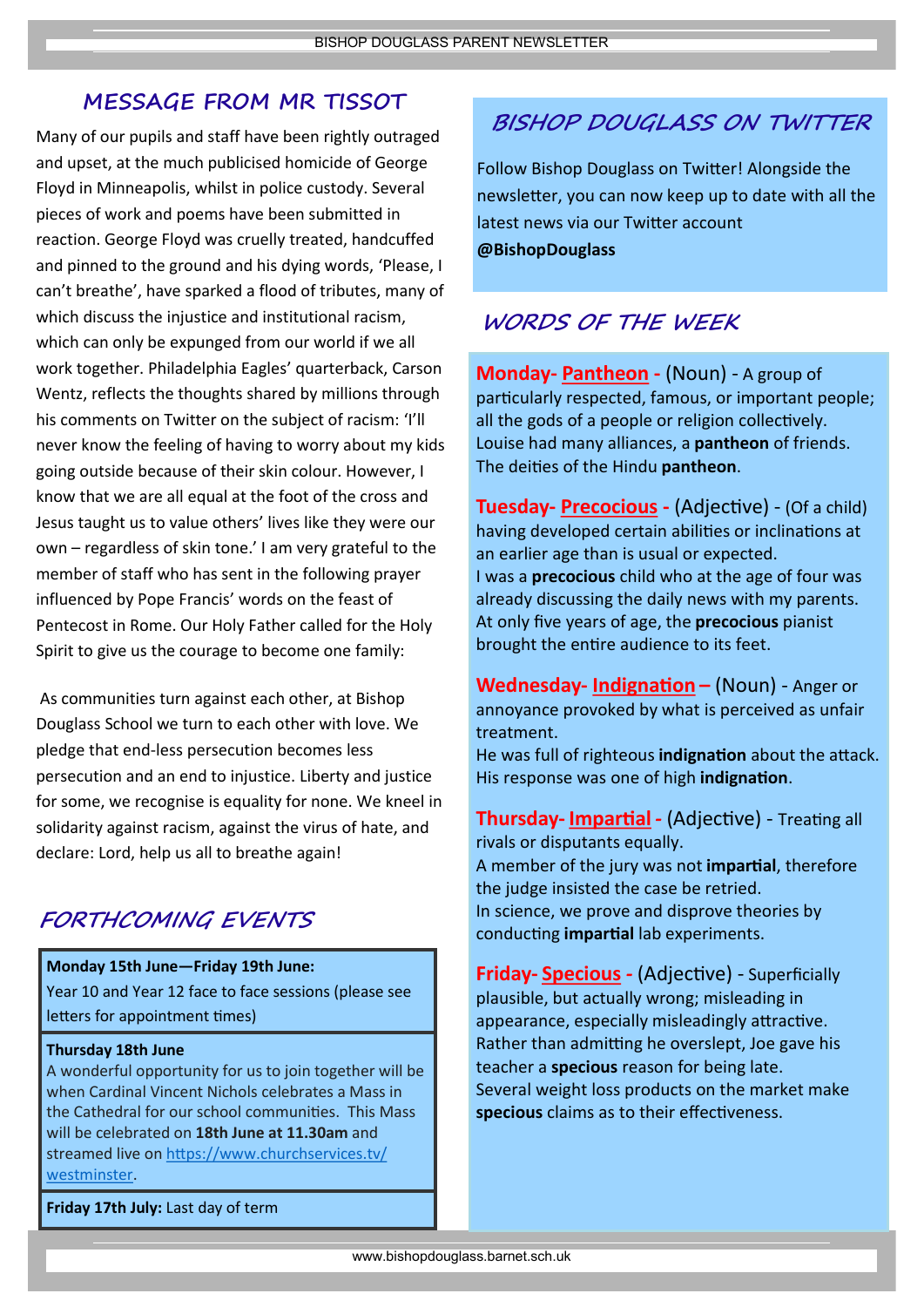#### **FROM THE ENGLISH DEPARTMENT**

Did you know that a recent study of young people aged 12-16 showed that 61% thought that the British education system needed a revamp to make it more engaging?

Indeed, there has been much talk and publicity in the media lately about the "Eurocentric" UK curriculum with accusations that the curriculum taught in UK schools is not diverse enough and calls to update reading lists in schools. Whilst it is a fact that the KS4 curriculum updated by the government in 2016 does not have as many literary texts that are as diverse as we would like (and with American literature "off the menu" we are unable to teach seminal African-American authors like Toni Morrison and Maya Angelou!) we maintain a highly diverse curriculum at Key Stage 3 when laying all the foundations of this subject and hopefully engendering a love for literature in our students.



Half-sisters Effia and Esi are born in two different villages in 18th century Ghana. One marries a British slaver, while another is sold into slavery and shipped to America. Gyasi's prose follows the generations and descendants that follow.







In this collection of 11 short stories, Smith explores a [variety of genres](https://www.oprahmag.com/entertainment/books/a29576863/types-of-book-genres/) to reflect on the complexities of life in modern times through themes of "place, identity and rebirth, the persistent legacies that haunt our present selves and the uncanny futures that rush up to meet us."

The first instalment in Adeyemi's mega-popular YA fantasy starts off with the story of Zélie. She has the power of magic, but must keep her abilities hidden after an evil king overtakes the land of Orïsha and kills anyone with mystical abilities. But Zélie sees the chance to bring back magic to her people and will do anything to return it.

Adapted into a [Steven Spielberg](https://www.oprahmag.com/entertainment/tv-movies/a24663258/the-color-purple-musical-movie-adaptation/)  [directed film](https://www.oprahmag.com/entertainment/tv-movies/a24663258/the-color-purple-musical-movie-adaptation/) that earned Oprah an Oscar nomination, *The Color Purple* tells the tale of Celie, a young woman growing up in poverty in segregated Georgia. Despite suffering hardship, Celie finds her way back to the ones she loves in a time-tested story.



Written by a legendary writer, civil rights activist, and one of Oprah's greatest friends, *I Know Why the Caged Bird Sings* is a poetic memoir that captures

[Angelou's](https://www.oprahmag.com/life/relationships-love/g26029721/maya-angelou-love-quotes/) childhood struggles and the freedoms of her adulthood, which allowed her to find strength amidst despair.



In this novel-in-verse, two sisters one in the Dominican Republic and another in New York City—learn of each other for the first time after their father dies in the November 2001 American Airlines plane crash.





Adapted into a 2018 film, this novel that made the National Book Award Longlist, tells the story of a teen named Starr Carter, who's the sole-witness to the fatal police shooting of her her childhood best friend. As the tragedy hits national news, her community becomes divided and Starr must decide whether to remain private or to become the public face of a movement.

This Pulitzer Prize-winning novel is arguably Morrison's most well -known. It tells the story of Sethe, a former slave who escaped to Ohio in the 1870s but despite her freedom, finds herself haunted by the trauma of her past. In 1998, Oprah starred in the film adaptation.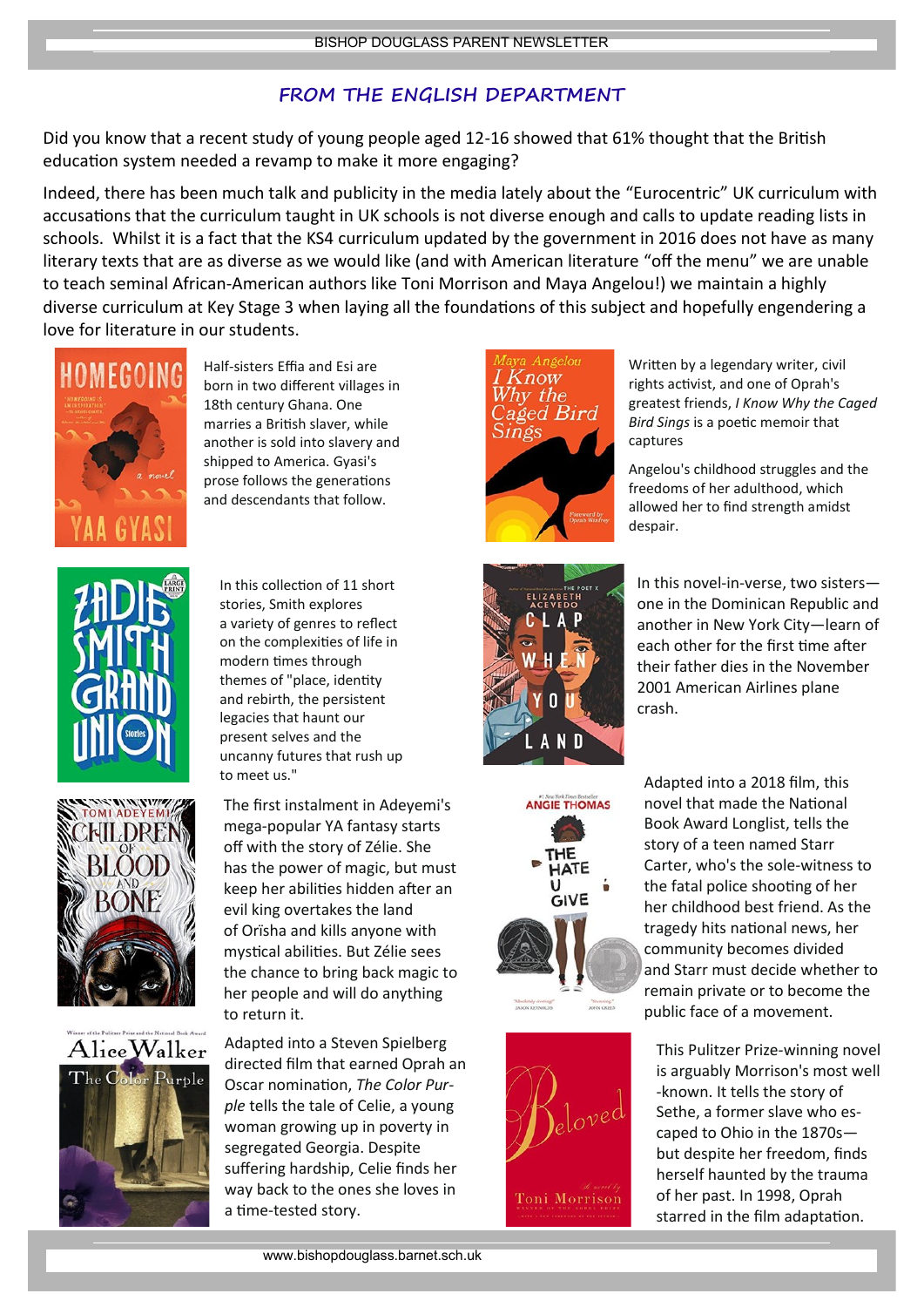#### **FROM THE RE DEPARTMENT**

In these unique and challenging times, we need to find strength wherever we can find it. One way God continues to show this to us is in scripture.

In this special year of the Word called 'The God who Speaks' let us take some time to read through the wisdom of God's words and understand the characters within it.

#### **[Bible Gateway](https://www.biblegateway.com/)**

#### <https://www.biblegateway.com/>



If you do not have a Bible at home or have one that is easily accessible, Bible Gateway is an easy way to search for scripture and it also has different versions of the Bible. It also contains commentaries on many of the difficult Bible passages.

#### **[Laudate App](https://download.cnet.com/Laudate-1-Catholic-App/3000-18495_4-75682997.html)**

[https://download.cnet.com/Laudate](https://download.cnet.com/Laudate-1-Catholic-App/3000-18495_4-75682997.html)-1-Catholic-App/3000-18495\_4-[75682997.html](https://download.cnet.com/Laudate-1-Catholic-App/3000-18495_4-75682997.html)



Laudate combines a large number of Catholic religious resources into a single app, giving you instant access to everything you could need, from a copy of multiple versions of the Bible, to prayers, confession prompts, and more.

#### **[Bible Doctor](http://www.thebibledoctor.com/)**

<http://www.thebibledoctor.com/>



The 'working' of this site is very simple: the site contains definitions and explanations of terms, roles, places and people found in the Bible, primarily the Gospels.



#### **[The Bible Project](https://bibleproject.com/)**

#### <https://bibleproject.com/>

If reading scripture is something you find difficult, why not got to The Bible Project Website and watch free videos on scripture and more explanations of aspects of it.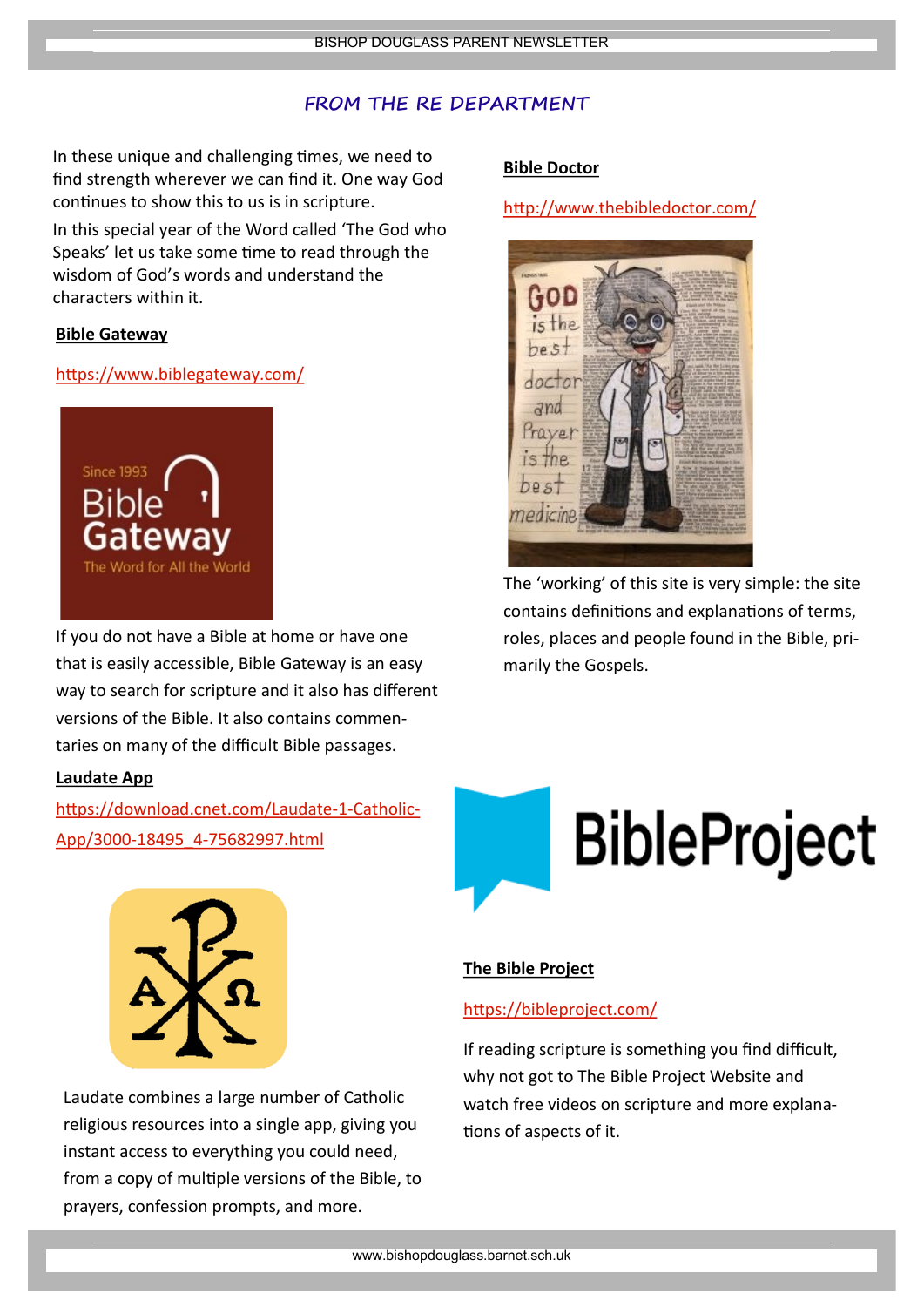

**A massive well done to all the pupils named below who have been mentioned by their teachers for completing excellent work on ShowmyHomework.** 

**Forename Legal Surname Subject Year Reg** Anna Clara AGOSTINI DE SOUZA Spanish 7 7 Campion Esah AHMED English 7 7 Ward Rayan ALMAZUMI French 7 7 Owen Rocco ANTONIAZZI-GALEA French 7 7 Owen Javier **APPEANING** English; French 7 7 More Lucja DZIALEK Maths; English 7 7 Ward Josiah GACHERU Drama 7 7 Campion Jorge IZA TASIPANTA English 7 7 Ward Troja MEHMETI-KRASNIQI Maths 7 7 Owen Isabel MORMAN Maths; English 7 7 Ward Jhosh PAYONGAYONG French 7 7 More Monique Ashley TAN **French** French 7 7 Owen Joseph WILSHER Spanish 7 7 Fisher Gilbert YEBOAH Maths 7 7 Ward Mustafa AHMED Maths 8 8 Owen Vivek AJESH English 8 8 Fisher Negar AMIRI Maths 8 8 Ward Gabriel AVERSANI GIL Maths 8 8 Ward Boduinor BITALO Maths 8 8 Ward Shian Ayesha BULANDOS Maths Maths 8 8 Owen Gwenn BULATAO French 8 8 Campion Rhasharn BURRELL **Maths** 8 8 Ward Anna DAVLETSHINA English 8 8 Fisher Anna Maria DRUMCHIYSKA Maths 8 8 Owen Joseph FANOKUN Maths 8 8 Owen Christos GKEGKOLLARI Maths Maths 8 8 Owen Jonathan GUADALUPE HERRERA Spanish 8 8 More Hamza JAZEER ALI French 8 8 Campion

**Keep it up!** 

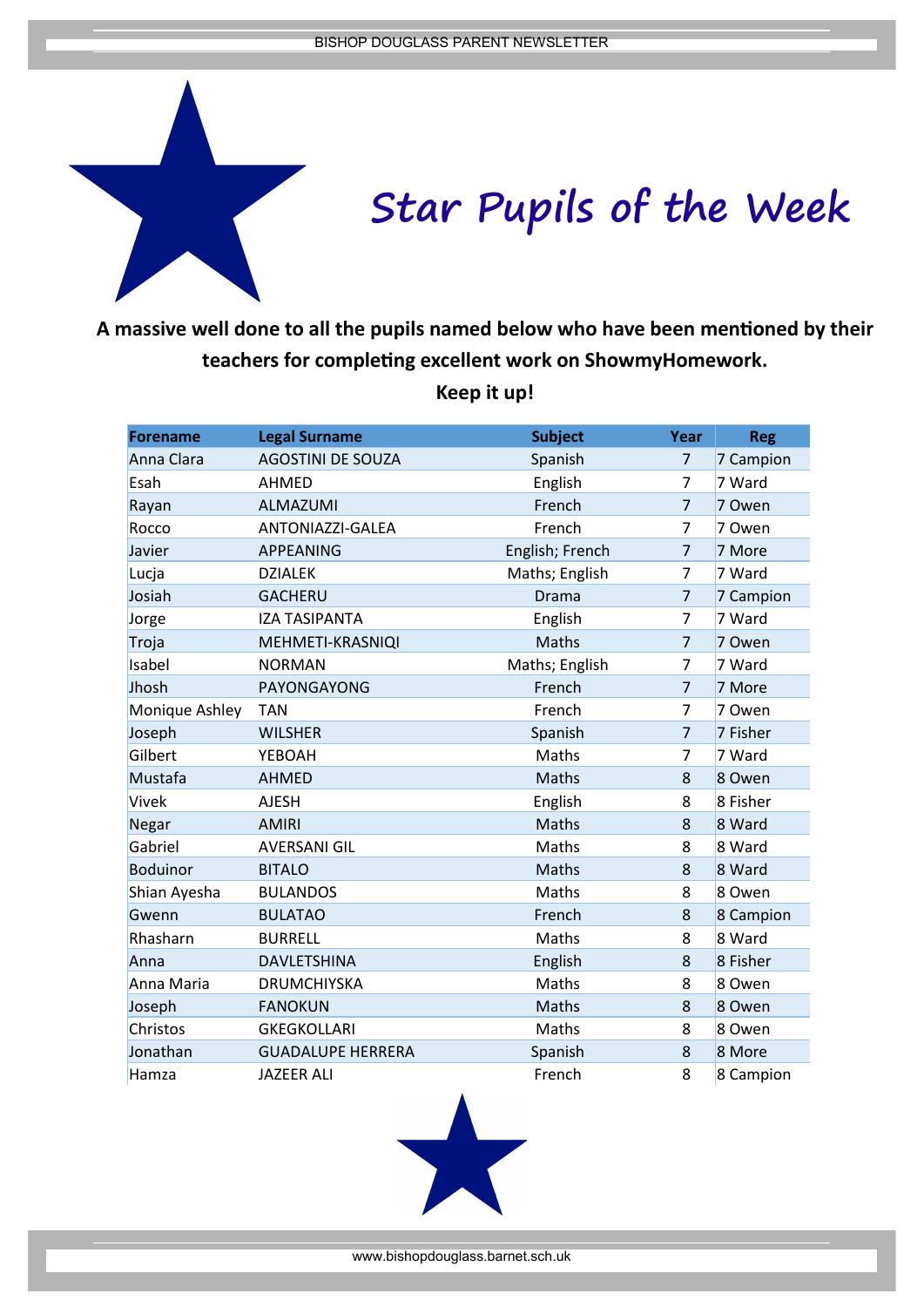# **Star Pupils of the Week**

| <b>Forename</b> | <b>Legal Surname</b>    | <b>Subject</b>                   | Year | <b>Reg</b>    |
|-----------------|-------------------------|----------------------------------|------|---------------|
| Ashley          | <b>LITHY</b>            | Maths                            | 8    | 8 Ward        |
| Saina           | <b>NAGVENKAR</b>        | Maths                            | 8    | 8 Owen        |
| Rachael         | ODUGU                   | Maths                            | 8    | 8 Fisher      |
| Marcin          | <b>PASZEL</b>           | Maths                            | 8    | 8 Ward        |
| Rafaela         | <b>PONCHIO</b>          | Spanish                          | 8    | 8 More        |
| Farhana         | <b>SEDIQ</b>            | Maths                            | 8    | 8 More        |
| Adam            | SHERGOLD                | Maths                            | 8    | 8 Fisher      |
| <b>Davie</b>    | SOLOMON                 | Spanish                          | 8    | 8 Owen        |
| Emin            | SOYLER                  | Maths                            | 8    | 8 Ward        |
| Arelle          | <b>SUAREZ</b>           | Maths                            | 8    | 8 Fisher      |
| Aras            | YILDIZ                  | Maths                            | 8    | 8 More        |
| Raissa          | ALVES OLIVEIRA TRINDADE | Maths                            | 9    | 9 Owen        |
| Dru             | <b>AMIN</b>             | English                          | 9    | 9 Owen        |
| Rebecca         | <b>HARTGEN</b>          | English                          | 9    | 9 Fisher      |
| Achai           | <b>KUOL</b>             | Maths                            | 9    | 9 Ward        |
| Fabian          | LOCKRIDGE-SCOTT         | French                           | 9    | 9 Campion     |
| Emma            | <b>MARTINKEVIC</b>      | English                          | 9    | 9 Fisher      |
| Jeremy          | <b>MATTHEWS</b>         | English                          | 9    | 9 Fisher      |
| Amelia          | MICHALEWICZ             | English; Health & Social<br>Care | 9    | 9 Fisher      |
| Zion            | <b>OKAI-MENSAH</b>      | English                          | 9    | 9 Fisher      |
| Kyrique         | PREPRAH                 | English                          | 9    | 9 Fisher      |
| Cajarna         | <b>QUINLAN</b>          | Health & Social Care             | 9    | 9 More        |
| Ambika          | <b>RUNGLOLL</b>         | English; Health & Social<br>Care | 9    | 9 Fisher      |
| Rishikesh       | SUNDARALINGAM           | English                          | 9    | 9 More        |
| Karine          | <b>VICENTE</b>          | Maths                            | 9    | 9 Owen        |
| Shane           | <b>WILLIAMS-JAIPAUL</b> | Maths                            | 9    | 9 Owen        |
| Shevonne        | <b>WOODE</b>            | English; Health & Social<br>Care | 9    | 9 More        |
| luliana         | <b>ADAMOWIX</b>         | English; French                  | 10   | 10 Campion    |
| Oluwateniola    | <b>ALABI</b>            | French                           | 10   | 10 All Saints |
| Nazila          | <b>ALIEVA</b>           | English                          | 10   | 10 Ward       |
| Mohammadali     | <b>AMIRI</b>            | English; Science                 | 10   | 10 All Saints |